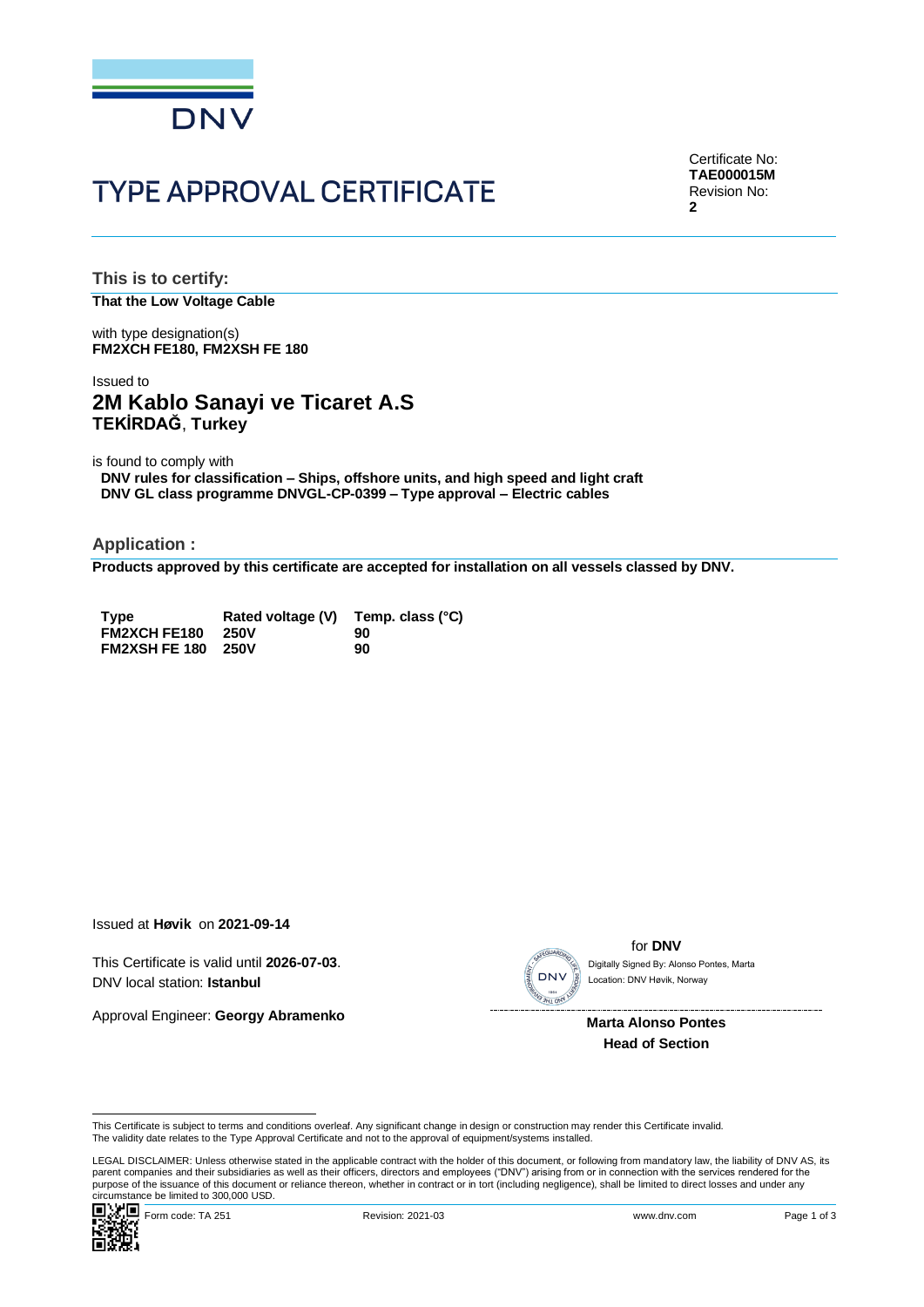

#### **Product description**

FM2XCH FE180 / FM2XSH FE 180 250 V

| Plain annealed stranded copper class 2 or tinned copper class 5 |
|-----------------------------------------------------------------|
| Mica tape $+$ XLPE                                              |
| Pairs/triples/quads are stranded in layers                      |
| Halogen free filler or polyester tape                           |
| Copper wire braiding and drain wire                             |
| SHF1                                                            |
|                                                                 |

|              | No of Elements:                  | Cross sectional area $\lceil mm^2 \rceil$ |
|--------------|----------------------------------|-------------------------------------------|
| <b>Pairs</b> | 1 2 3 4 5 7 10 12 16 19 24 27 37 | $0,5$ 0,75 1 1,5 2,5                      |
| Triads       | 1 2 3 4 5 7 10                   | $0,5$ 0,75 1 1,5 2,5                      |
| Quads        | 1 2 3 4 5 7                      | $0,5$ 0,75 1 1,5 2,5                      |

## **Application/Limitation**

This cable is fire resistant according to IEC 60331.

The requirements of SOLAS Amendments Chapter II-1, Part D, Reg. 45, 5.2 (provision to be taken to limit Fire Propagation along Bunches of Cables or Wires) are fulfilled without any additional measures.

#### **Type Approval documentation**

Data sheet: 2M Kablo datasheet ref. no. 0158-4-15, date 18.01.2016<br>Test reports: 2M Kablo test reports, ref. techdocs 24-32, received 03.0 2M Kablo test reports, ref. techdocs 24-32, received 03.06.2016 Statement of design description change dated 24.05.2021

## **Tests carried out**

| <b>Standard</b> | <b>Issued</b> | <b>General description</b>                              | Limitation              |
|-----------------|---------------|---------------------------------------------------------|-------------------------|
| IEC 60092-350   | 2014-08       | General construction and test methods of power,         |                         |
|                 |               | control and instrumentation cables for shipboard        |                         |
|                 |               | and offshore applications                               |                         |
| IEC 60092-360   | 2014-04       | Electrical installations in ships - Part 360:           |                         |
|                 |               | Insulating and sheathing materials for shipboard        |                         |
|                 |               | and offshore units, power, control, instrumentation     |                         |
|                 |               | and telecommunication cables.                           |                         |
| IEC 60092-376   | 2003-05       | Cables for control and instrumentation circuits         |                         |
|                 |               | 150/250 V (300 V)                                       |                         |
| IEC 60331-21    | 1999-04       | Fire resistance / Circuit integrity - Test for electric | Minimum 180 minutes     |
|                 |               | cables under fire conditions-Circuit integrity - Part   | flame application $+15$ |
|                 |               | 21                                                      | minutes cooling down    |
| IEC 60331-1/2   | 2009-05       | Fire resistance / Circuit integrity - Test for method   |                         |
|                 |               | for fire with shock at temperature of at least 830°C    |                         |
|                 |               | for cables rated up to and including 0,6/1 kV           |                         |
| IEC 60332-3-22  | 2009-02       | Tests on electric and optical fibre cables under        | Bunch test              |
|                 |               | fire conditions - Part 3-22: Test for vertical flame    | Category A              |
|                 |               | spread of vertically-mounted bunched wires or           |                         |
|                 |               | cables - Category A                                     |                         |
| IEC 60332-1-2   | 2006-07       | Tests on electric cables under fire conditions.         |                         |
|                 |               | Test for vertical flame propagation for a single        |                         |
|                 |               | insulated wire or cable.                                |                         |